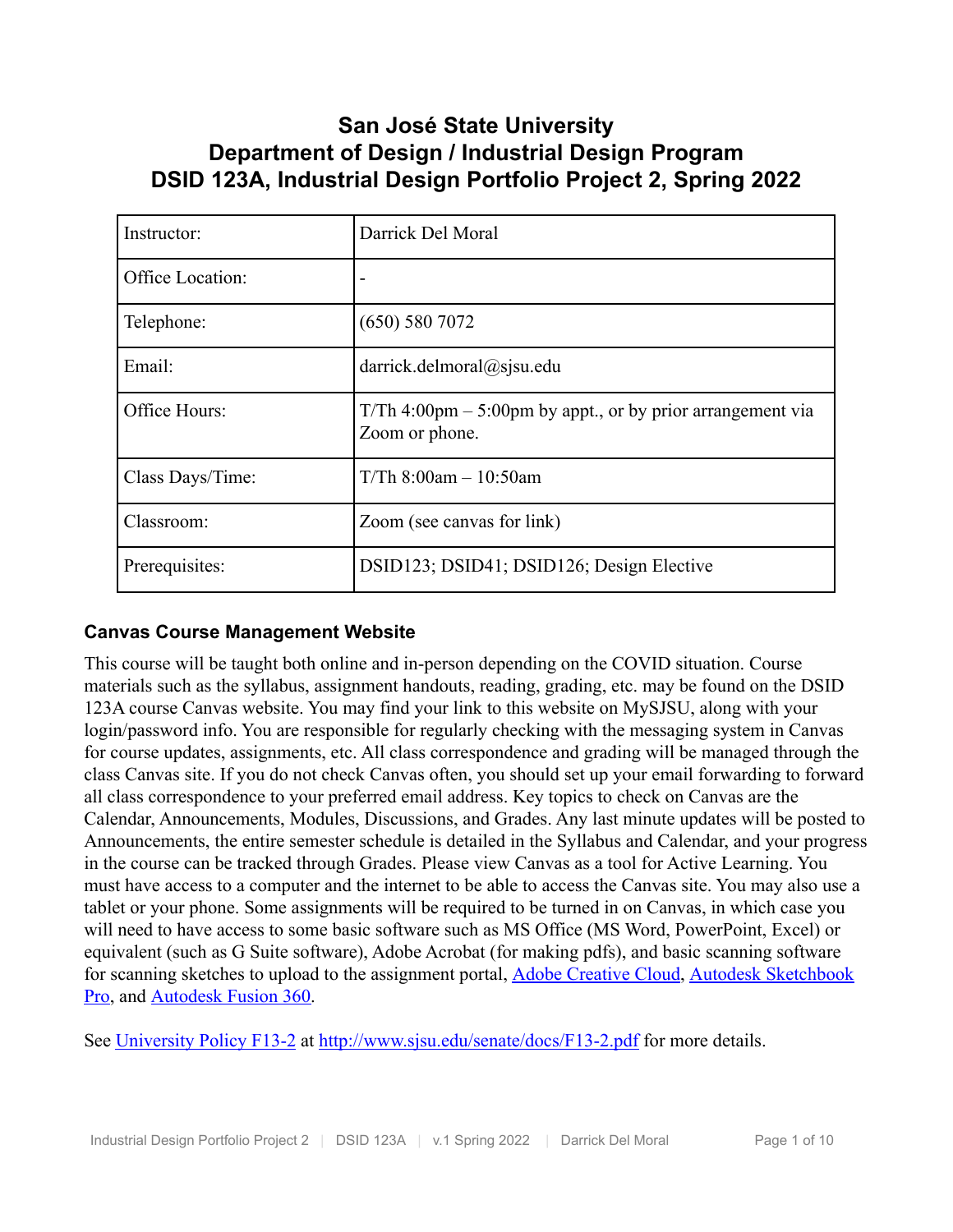## **Course Description**

Portfolio Project 2 is a course that will introduce students to the idea of "professionalism" and what that means in the world of Industrial Design. In addition to sensitizing students as to what is expected of a professional designer, students will be expected to develop a cohesive and compelling graphic format for introducing themselves and their work to the professional world of design.

In addition, this course will determine if students will continue in the BSID major, through a culminating portfolio review by Industrial Design faculty at the conclusion of the term.

NOTE: Due to impaction in the program, this course may only be attempted TWICE. After the second failure the student will be advised into another major at SJSU.

## **Course Goals and Student Learning Objectives**

#### **Student Learning Objectives**

An internship is required of students prior to graduating from the BSID program at SJSU and this course prepares second-year students for professional practice, pursuit, and application for internships in the coming months. Students will research design offices, listen to presentations by designers in the industry, write and design their resume, cover letter, and business cards in a cohesively branded way. Both a 2D hard copy and digital version of the portfolio will be designed.

#### **Course Learning Outcomes (CLO)**

Upon successful completion of this course, students will be able to:

LO1 Compose a compelling, well-written, grammatically correct, and graphically cohesive resume and cover letter.

LO2 Know what an employer is looking for in entry-level design positions.

LO3 Apply the criteria of page layout: grid, composition, balance, and unity to their portfolio of work.

LO4 Construct a professional standard for page layout tools: typography, materials, and imagery. LO5 Arrange their work in their portfolio with quality and craftsmanship and in a way that represents their point of view.

LO6 Combine the knowledge on how to best discuss their work in their portfolio, process, and design philosophy.

LO7 Compile, organize, edit, and produce a portfolio of their design project work from studio courses. LO8 Actively discuss, critique, and engage in professional review of their own and their peer's work.

LO9 Design a business package to submit to potential employers that reflects the student as a designer and an individual.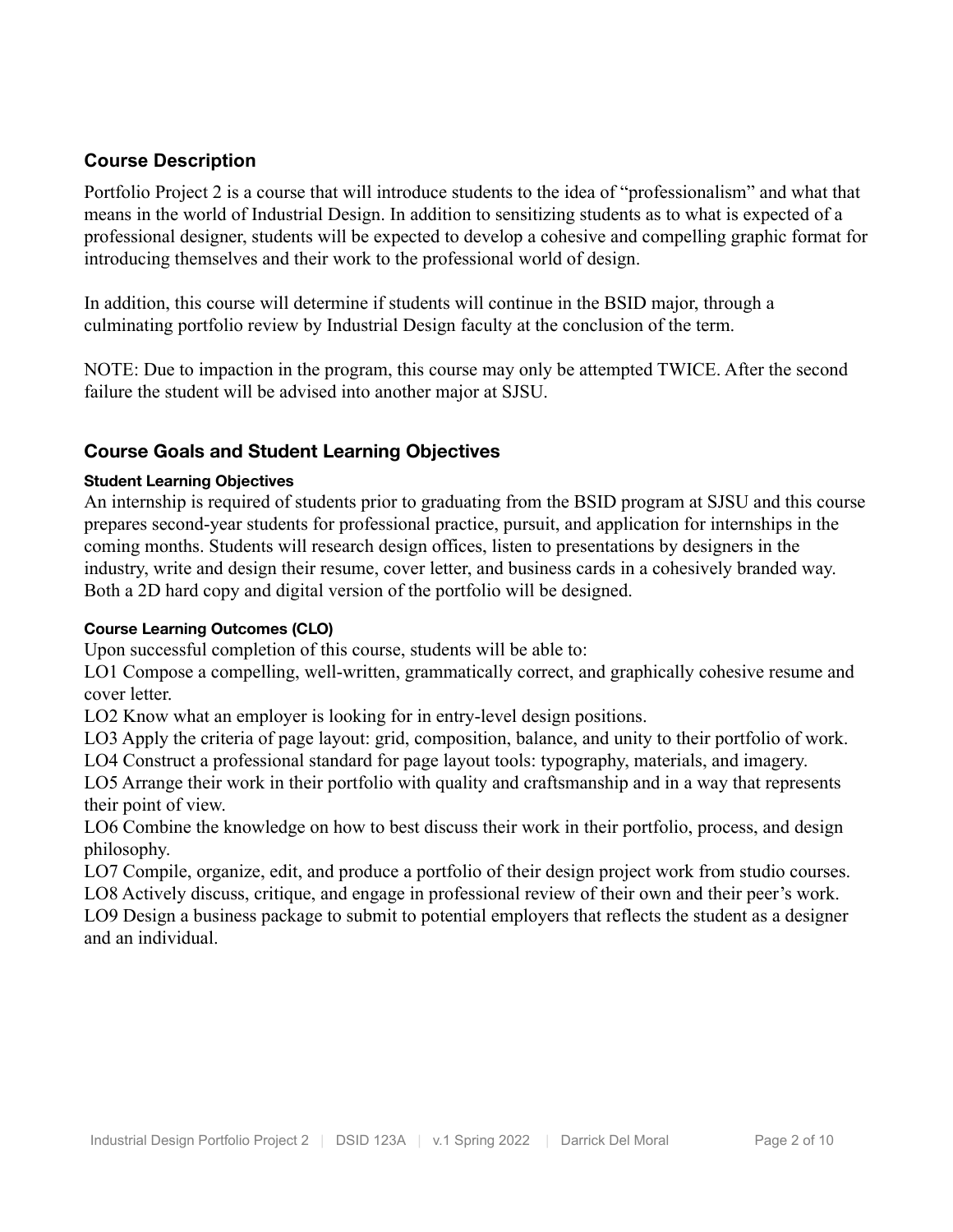## **Required Readings:**

- 1. *Adobe InDesign Classroom in a Book (2021 release)*. Adobe Press. ISBN 9780136870319. [\(Free online access through MLK](https://learning.oreilly.com/library/view/adobe-indesign-classroom/9780136870319/) library card)
- 2. *Adobe Photoshop Classroom in a Book (2021 release).* Adobe Press. ISBN 9780136805755. [\(Free online access through MLK library card\)](https://sjsu-primo.hosted.exlibrisgroup.com/primo-explore/fulldisplay?docid=TN_cdi_safari_books_9780136904670&context=PC&vid=01CALS_SJO&lang=en_US&search_scope=EVERYTHING&adaptor=primo_central_multiple_fe&tab=everything&query=any,contains,adobe%20photoshop%20classroom%20in%20a%20book&offset=0)
- 3. *Adobe Illustrator Classroom in a Book (2021 release).* Adobe Press. ISBN 9780136904670. [\(Free online access through MLK library card\)](https://sjsu-primo.hosted.exlibrisgroup.com/primo-explore/fulldisplay?docid=01CALS_ALMA51597227390002901&context=L&vid=01CALS_SJO&lang=en_US&search_scope=EVERYTHING&adaptor=Local%20Search%20Engine&tab=everything&query=any,contains,adobe%20illustator%20classroom%20in%20a%20book&offset=0)
- 4. *2019 Design\_Portfolio Guide from UTS (University of Technology, Sydney):* https://www.uts.edu.au/sites/default/files/2019-09/2019 Design Portfolio Guide Careers.pdf
- *5. UC portfolio guide: [http://www.portfoliohandbook.com/PortfolioHandbook\\_UCID12.pdf](http://www.portfoliohandbook.com/PortfolioHandbook_UCID12.pdf)*

## **Additional suggested Texts/Readings**

- 1. Elam, Kimberly. *Grid Systems*. Princeton Architectural Press, 2004. ISBN 9781568984650
- 2. Enns, Blair. *Win Without Pitching Manifesto*. RockBench Publishing Corp.; First edition, 2010. ISBN: 978-1605440040
- 3. Pressfield, Steven. *The War of Art*. Black Irish Entertainment LLC; January 11, 2012. ISBN 978-1936891023
- 4. Pressfield, Steven. *Turning Pro*. Black Irish Entertainment LLC; May 31, 2012. ISBN 978-1936891030
- 5. Rath, Tom. *Strengths Finder 2.o*. Gallup Press; 1 edition; February 1, 2007. ISBN 978-1595620156
- 6. Neumeier, Marty. *The Brand Gap.* New Riders, c2006. ISBN 9780321348104

## **Required Materials List**

This course would normally culminate in a physical work review including a printed portfolio and presentation, however due to COVID-19, review will be conducted digitally and virtually only. Evaluating printed work will still benefit student progress and develop design skills. The following materials are required:

Adobe CS: see Student Technology Resources on page 5 for instructions (we will use Adobe Acrobat, Photoshop, Illustrator and InDesign in class and it's provided free of charge through SJSU eCampus

(https://www.sjsu.edu/ecampus/teaching-tools/adobe/students/index.html).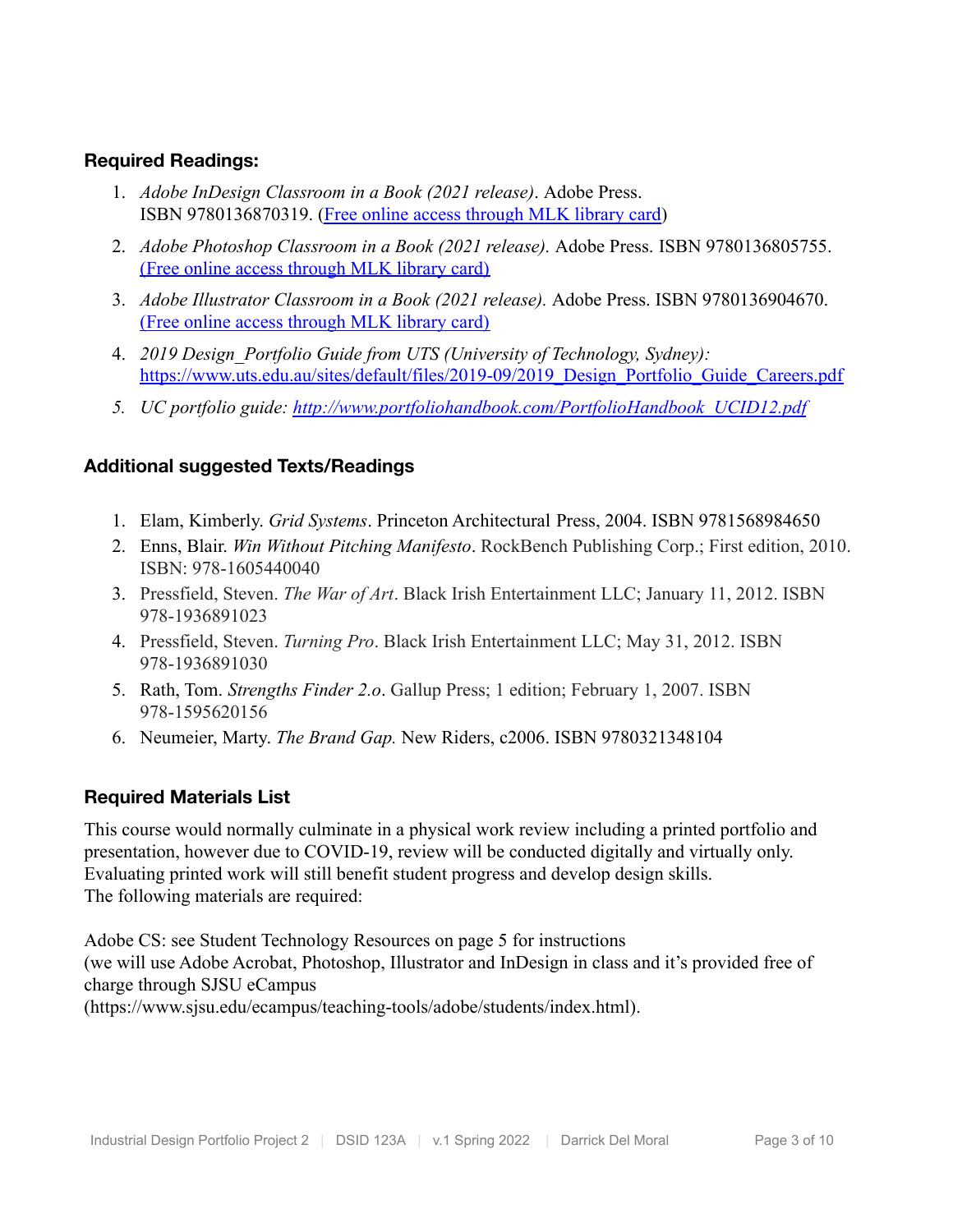## **Other suggested materials**

Professional Photography Earthquake putty for use in photographing models Digital Camera (or equivalent) for photographing 2D and 3D work (most current mobile phones are adequate) Printer (consider budget for color,  $11"x17"$  (when printing full spread),  $8.5"x11"$ , and/or borderless printing) Photo paper for printing portfolio work (for evaluation)

## **Library Liaison**

Design Department Librarian Gareth Scott Email: gareth.scott@sjsu.edu Phone: (408) 808-2094

#### **Classroom Protocol**

Please be on-time, and respectful of the group. If you're running late, please communicate. Attendance will be taken to quantify participation (if you're not there, you can't participate).

It is in the spirit of this class to prepare for future professional endeavors, so please be prepared. Internet issues, timeliness, behavior, appearance, environment for video–we want to control all of these as much as possible in preparation for interviews and future work life.

## **Assignments and Grading Policy**

This course is graded as a credit  $(C)$  / no credit (NC) course. C grades are passing and grant credit for taking the course. NC grades do not grant credit for the course, but do not affect your GPA or academic standing. There are two general criteria that determine a grade in this class. They are (1) the coursework grade (2) the final faculty review. Failing the final review is an automatic NC grade.

While it's still important to submit work, turn in assignments on time, and do well in the coursework portion of evaluation, the end of the term faculty review is the determining factor for C/NC, not your course grade. An "A, B, or C" in the coursework grade throughout the term does not guarantee a "C: credit" pass for review.

Students will be engaged in critiques and practice sessions during class meeting times and they will be assessed on engagement in those activities (LO6, LO8). Students will have homework assignments to do outside of class (up to 6 hours per week) that include reading, page layout design, and writing (L1, L2, LO3, LO4). Students will be required to turn in a mid-term portfolio of work done to date (L3, L4, LO5) and will be required to turn in a final portfolio of work as part of their final exam or portfolio review (LO7, L9) along with related digital uploads to Canvas. Grading will follow the standard SJSU NC/C system.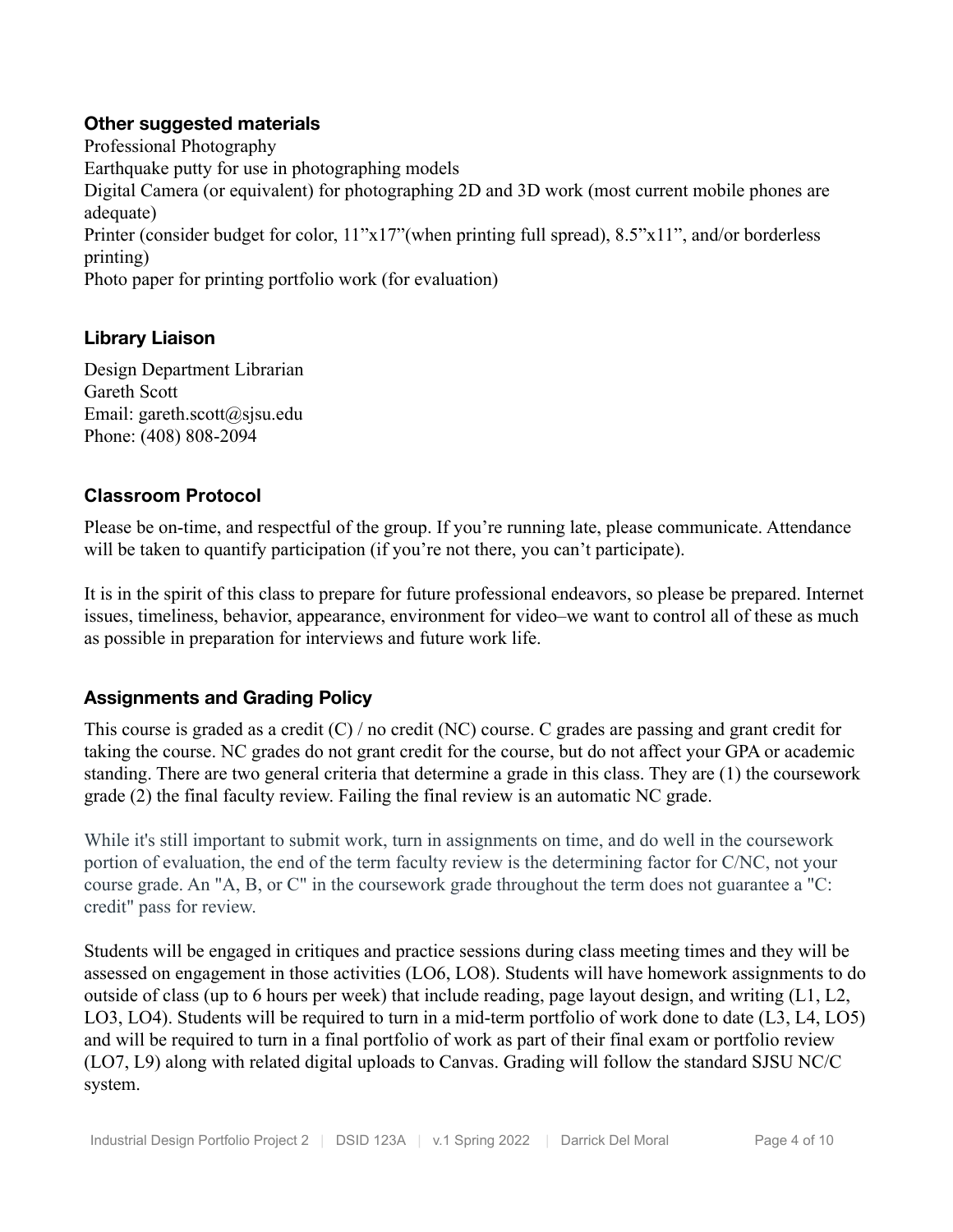NC: No Credit C: Credit

The Participation grade in this course will be determined by each student's engagement in presentations, critiques and activities that will be made available each week. These activities could include small assignments, engaging in online discussions and/or classroom exercises and activities.

Grading for this class is weighted on the following:

#### 1. Coursework:

- 25% Participation
- 15% Mid-term Portfolio
- 25% Business Package
- 35% Portfolio Development
- 2. Final Exam (portfolio review):

C / NC

Grades will be given to students throughout the semester for the described work above. Extra credit will not be offered in this course. That grading will follow the standard SJSU AF system as indicated.

**A+, A, A- / 100 – 91% / Excellent.** *Nearly perfect and near professional level.* **B+, B, B / 90 – 81% / Above Average.** *Exceeds expectations and is above the average in the class* **C+, C, C-/ 80 – 71% / Average.** *Meets expectations and is average for the class* **D / 70 – 61% / Below Average.** *Does not meet expectations. Is missing parts of the assignment or has not followed direction given in lectures, demonstrations or examples.* **F / Below 61% / Failure.** *Failed to complete the assignment. Is missing significant parts of the assignment and quality is far below expectations.*

Only assignments turned in on time will be graded, except for documented excused absences such as an illness (with a doctor's verification), or death in the family. Late assignments will not be accepted. No make-up is available without legitimate above described qualified excuse.

The final project will be graded on completeness, as well as quality, therefore previously missed assignments/components should be included in the final project. A passing grade for this course is a C (Credit).

## **University Policies**

SJSU's Office of Graduate and Undergraduate Programs maintains university-wide policy information relevant to all courses, such as academic integrity, accommodations, etc. You may find all syllabus related University Policies and resources information listed on GUP's Syllabus [Information](http://www.sjsu.edu/gup/syllabusinfo/) Web Page at http://www.sjsu.edu/gup/syllabusinfo/.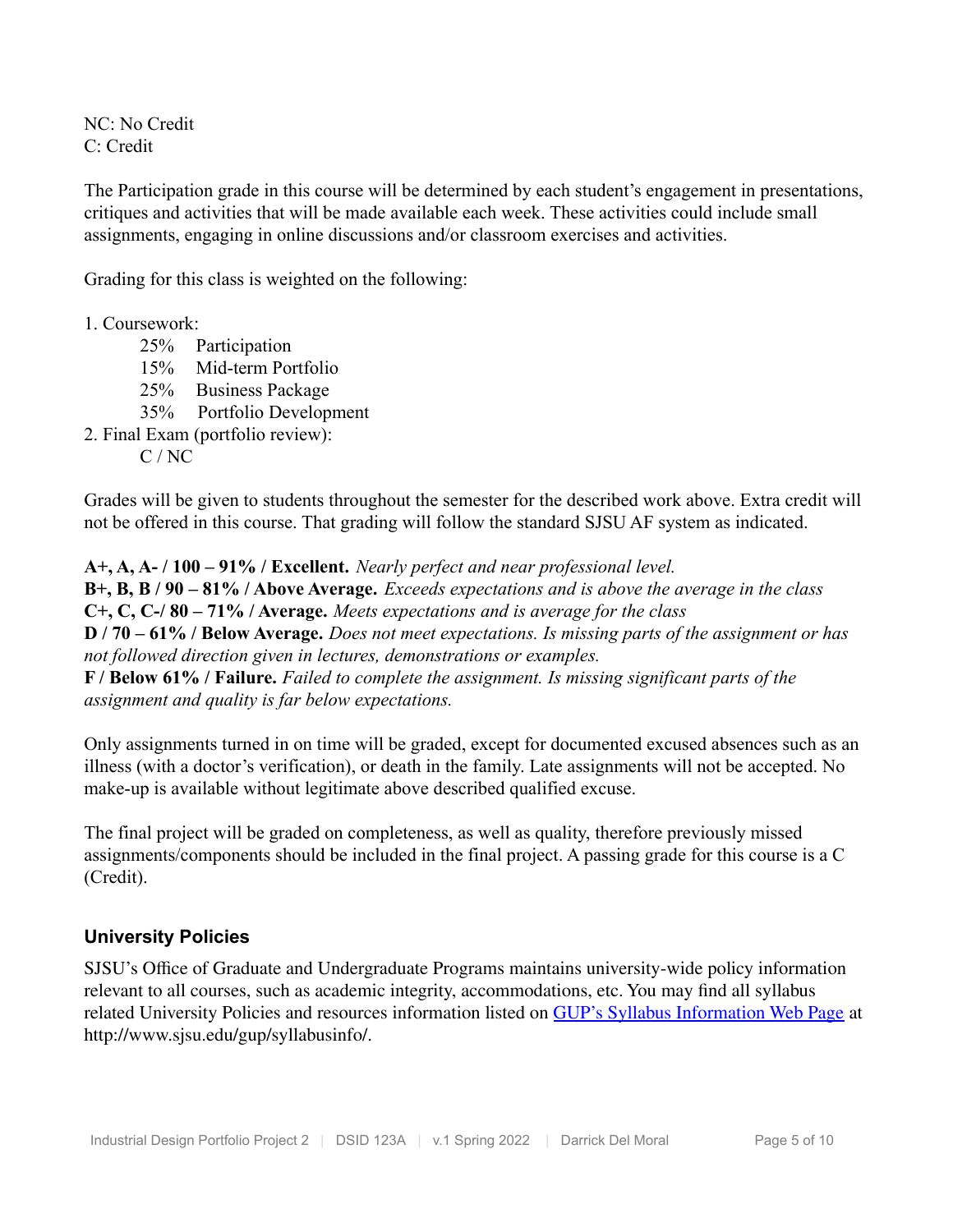## **Student Technology Resources**

Keep in mind that some on-campus resources may be closed or require advanced protocols to connect. Be sure to call or email in advance to make sure you can be accommodated *before* visiting campus. Though it is not anticipated that you will need any of this for this class, computer labs for student use are available in the **[Academic Success Center](http://www.sjsu.edu/at/asc/about_asc/)** (http://www.sjsu.edu/at/asc/about asc) located on the 1<sup>st</sup> floor of Clark Hall and on the 2<sup>nd</sup> floor of the Student Union. Computers are also available in the Martin Luther King Library. A wide variety of audio-visual equipment is available for student checkout from [Media Services](http://www.sjsu.edu/at/ms/reservations/) (http://www.sjsu.edu/at/ms/reservations/) located in IRC 112. These items include digital and VHS camcorders, VHS and Beta video players, 16mm, slide, overhead, DVD, CD, and audiotape players, sound systems, wireless microphones, projection screens and monitors.

#### **Free software access**

Adobe Creative Suite licenses are available at no cost to students through the SJSU Adobe software program for faculty, staff, and students found here:

[https://www.sjsu.edu/ecampus/teaching-tools/adobe/students/index.html.](https://www.sjsu.edu/ecampus/teaching-tools/adobe/students/index.html) Please be sure to install Adobe Acrobat, Photoshop, InDesign, and Illustrator prior to the first day of instruction. Autodesk Sketchbook Pro is available for free here: <https://www.autodesk.com/products/sketchbook/free-download> Autodesk Fusion360 can be downloaded here:

<https://www.autodesk.com/education/edu-software/overview?sorting=featured&page=1> and detailed instructions are found here:

<https://drive.google.com/file/d/1DPtWKH5Tpb-3KVtMz8g5cEio8aXcCGCq/view>.

#### **Additional resources**

While portfolio review will be virtual this term due to COVID-19, you will still benefit from printing your portfolio to evaluate as you work. Purchasing a color printer for use at home is recommended (check Canvas discussions for recommendations), however if the initial cost is prohibitive, outside printers are also available such as Plotter Pros ([http://www.plotterpros.net/index.shtml\)](http://www.plotterpros.net/index.shtml) in San Jose.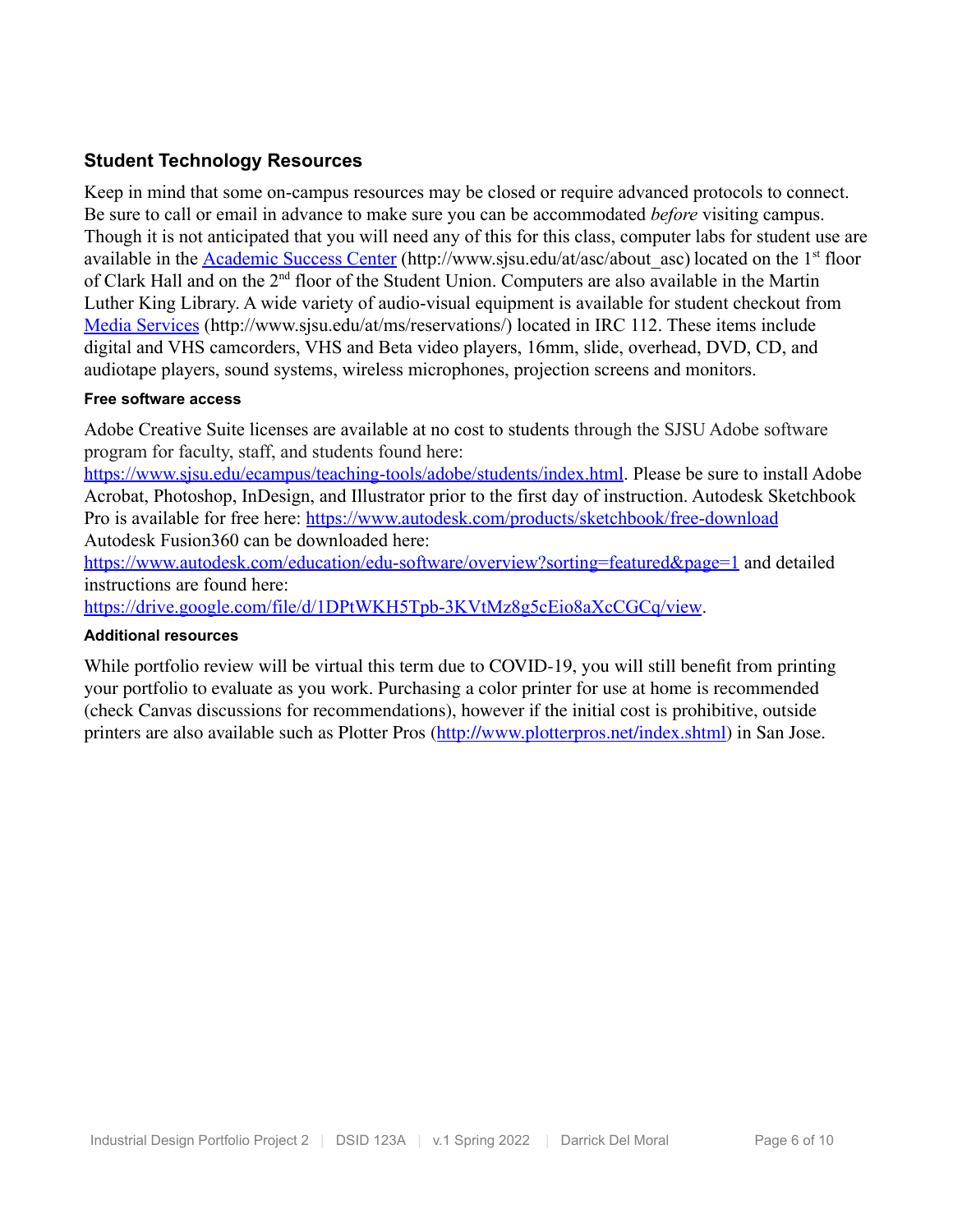# **San José State University Department of Design / Industrial Design Program DSID 123A, Industrial Design Portfolio Project 2, Spring 2021**

*(to be used as a guideline and subject to change with fair notice or noted on Canvas.)*

| <b>Week</b>    | <b>Date</b> | <b>Topics, Readings, Assignments, Deadlines</b>                                                                                                                                                                          |
|----------------|-------------|--------------------------------------------------------------------------------------------------------------------------------------------------------------------------------------------------------------------------|
| $\mathbf{1}$   | Th 1/27     | IC (In Class): Lecture - Jumpstart. Working session for Space & Time.<br>Assignment: Backstory and Vision Discussion. Space & Time Assignment.<br>Critique next class, sign ups here.                                    |
| $\overline{2}$ | T2/01       | IC: Lecture - Portfolio Planning. Turn 0 Choices - Aspect Ratio. Critique -<br>Space & Time Assignment Group 1<br>Due: Space & Time Assignment.<br><b>Assignment: Portfolio Plan</b>                                     |
|                | Th 2/03     | IC: Lecture - Skeleton Before Skin. How To - Scripting A Project Critique -<br>Space & Time Assignment Group 2<br>Due: Portfolio Plan<br><b>Assignment:</b> Script A Project Assignment. Critique Sign-up here.          |
| $\overline{3}$ | T2/08       | IC: Lecture - Trend, Style, and Reference. One-on-One's - Portfolio Plan &<br>Script A Project Group 1. Sign-up here.<br>Due: Script A Project<br><b>Assignment:</b> References Discussion. Developing Style Assignment. |
|                | Th 2/10     | IC: Lecture - Use of Color. One-on-Ones - Portfolio Plan & Script A Project<br>Group 2<br>Due: References Discussion. Developing Style Assignment.<br><b>Assignment:</b> Begin Project 1. Critique sign-ups here.        |
| $\overline{4}$ | T2/15       | IC: How To - Grid. Working Session - Project 1. One-On-Ones - Sign-up here.<br>Due:<br><b>Assignment:</b>                                                                                                                |
|                | Th 2/17     | IC: How To - Product Photography. Working Session - Project 1.<br>One-On-Ones - Sign-up here.<br>Due: -<br>Assignment: -                                                                                                 |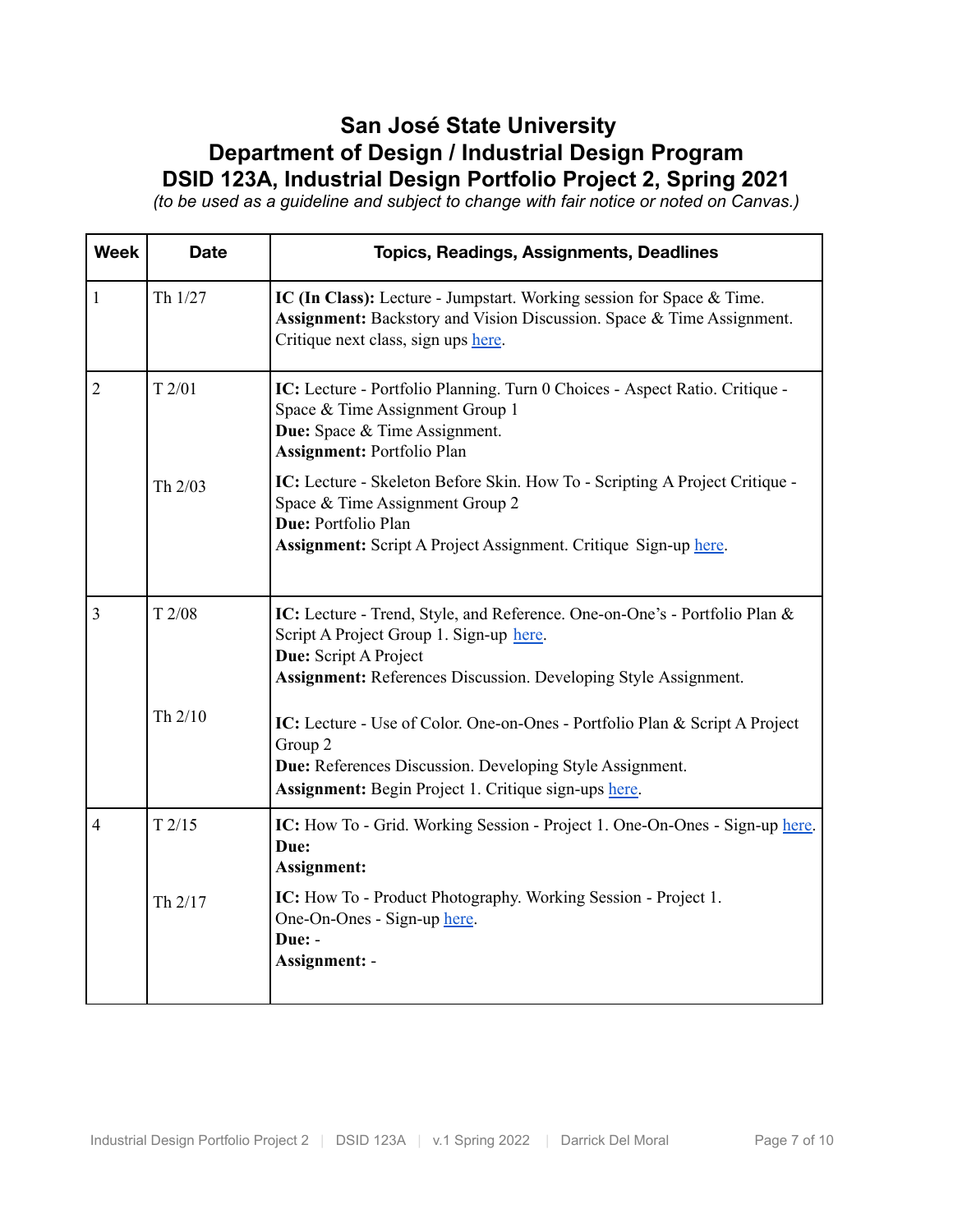| 5 | T2/22   | IC: Critique - Project 1 Group 1<br>Due: Project 1.<br>Assignment:                                                                                                                                                                                        |
|---|---------|-----------------------------------------------------------------------------------------------------------------------------------------------------------------------------------------------------------------------------------------------------------|
|   | Th 2/24 | IC: Critique - Project 1 Group 2<br>Due: -<br><b>Assignment: -</b>                                                                                                                                                                                        |
| 6 | T3/01   | IC: How To - Product Photography. Working Session - Portfolio.<br>One-On-Ones - Sign up here.<br>Due: -                                                                                                                                                   |
|   | Th 3/03 | <b>Assignment:</b> Refine portfolio pages, and extend to 4 projects.                                                                                                                                                                                      |
|   |         | IC: KeyShot & Adobe Workflow. Working Session - Portfolio.<br>Due: Resume & Cover Letter Content Assignment.<br><b>Assignment:</b> Refine portfolio pages, and extend to 4 projects. Resume $\&$<br>Cover Letter Design Assignment. Cold Call Assignment. |
| 7 | T 3/08  | IC: Lecture - What Happens When You Apply? Intro to Release Package.<br>Working Session - Portfolio. One-On-Ones - Sign up here.<br>Due: -                                                                                                                |
|   | Th 3/10 | Assignment: Refine portfolio pages, and extend to 4 projects. Resume &<br>Cover Letter Content Assignment.                                                                                                                                                |
|   |         | IC: Lecture - Cold Calls. Working Session - Portfolio.<br>Due: Resume & Cover Letter Content Assignment.<br>Assignment: Refine portfolio pages, and extend to 4 projects. Resume &<br>Cover Letter Design Assignment. Cold Call Assignment.               |
| 8 | T3/15   | <b>IC:</b> Critique - Resume & Cover Letter Design Group 1. Sign up here.<br>Due: Resume & Cover Letter Design Assignment. Cold Call Assignment.<br><b>Assignment:</b> Refine portfolio pages, and extend to 4 projects.                                  |
|   | Th 3/17 | IC: Critique - Resume & Cover Letter Design Group 2. Sign up here.                                                                                                                                                                                        |
|   |         | Due: -<br><b>Assignment:</b> Refine portfolio pages, and extend to 4 projects. Refine Resume<br>& Cover Letter Design                                                                                                                                     |
| 9 | T3/22   | IC: Lecture - Web Presence & Video Environment. Working Session -<br>Portfolio. One-On-Ones - Sign up here.<br>Due: -                                                                                                                                     |
|   | Th 3/24 | <b>Assignment:</b> Refine portfolio pages, and extend to 4 projects. Begin<br>populating a Web Platform.                                                                                                                                                  |
|   |         | IC: Working Session - Portfolio. One-On-Ones - Sign up here.<br>Due: -                                                                                                                                                                                    |
|   |         | <b>Assignment:</b> Finalize cohesively branded portfolio, cover letter, resume and<br>cover letter based on feedback.                                                                                                                                     |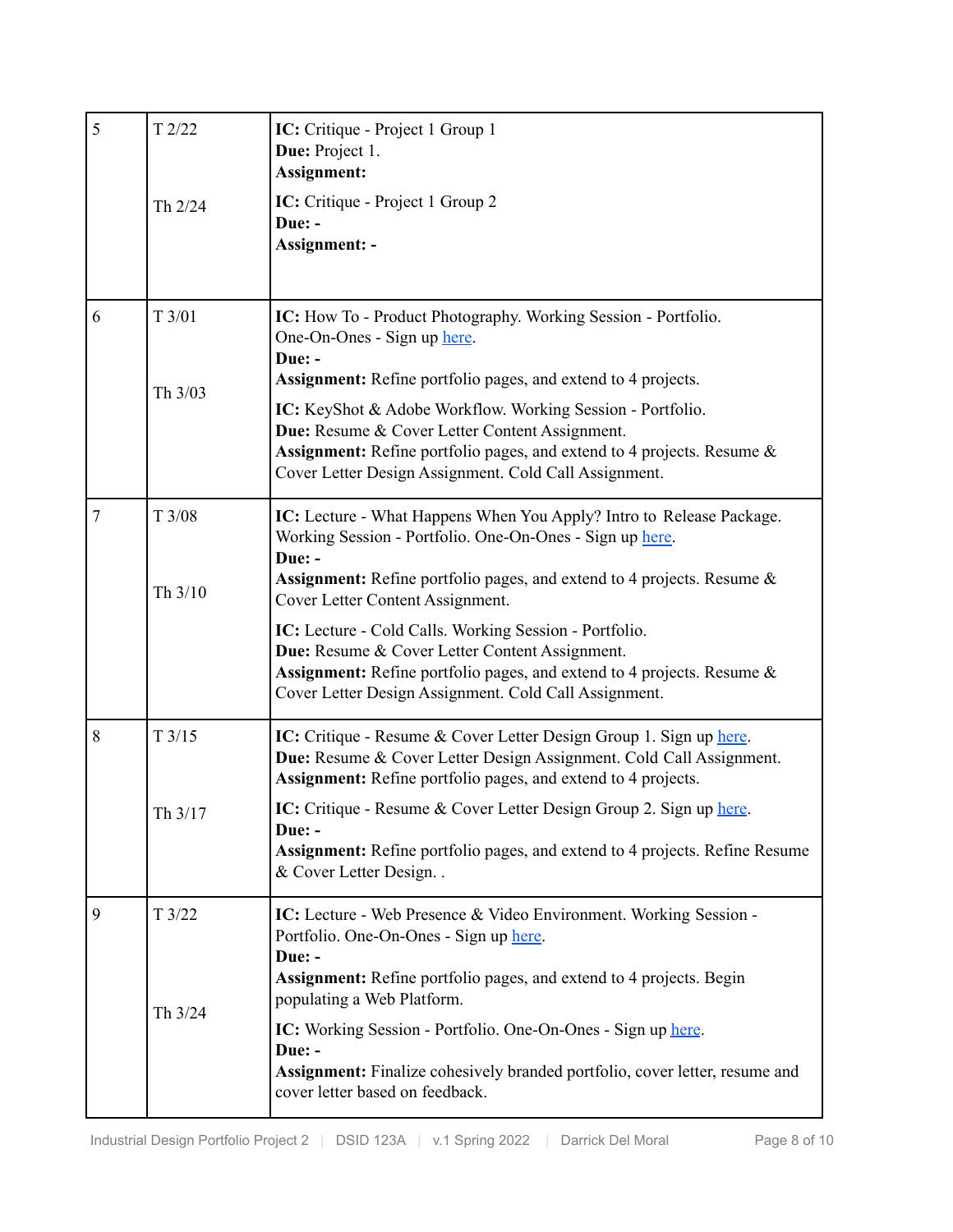| 10 | $3/28 - 4/01$         | <b>Spring Break; Campus closed</b>                                                                                                                                                                                                                           |
|----|-----------------------|--------------------------------------------------------------------------------------------------------------------------------------------------------------------------------------------------------------------------------------------------------------|
| 11 | T3/29<br>Mid-Terms    | <b>IC:</b> Midterm Review of 4 projects. Sign up here.                                                                                                                                                                                                       |
|    | Th 03/31<br>Mid-Terms | IC: Midterm Review of 4 projects. Sign up here.<br><b>Assignment:</b> Refine portfolio pages. Continue Project 1 Web Platform                                                                                                                                |
| 12 | T4/05                 | IC: Reflection. Business card kick-off.<br>Due: -<br>Assignment: Refine portfolio. Business Card Design Assignment 1. Continue<br>Project 1 Web Platform.                                                                                                    |
|    | Th 4/07               | IC: Working Session - Portfolio. One-On-Ones - Sign up here.<br>Due: Business Card Design Assignment.<br><b>Assignment:</b> Work on portfolio pages.                                                                                                         |
| 13 | T4/12<br>Th 4/14      | IC: Critique 1 Project Web Platform Group 1. Sign up here.<br>Due: 1 Project Web Platform<br>Assignment: Work on portfolio pages and send-out package.<br>IC: Critique 1 Project Web Platform Group 2. Sign up here.<br>Assignment: Work on portfolio pages. |
| 14 | T4/19                 | IC: Working Session - Portfolio. One-On-Ones - Sign up here.<br>Assignment: Finalize cohesively branded portfolio, cover letter, resume, and<br>send-out package.                                                                                            |
|    | Th 4/21               | IC: Send-out package critique. Sign up here.<br>Assignment: Finalize cohesively branded portfolio, cover letter, resume, and<br>business card based on feedback.                                                                                             |
| 15 | T4/26                 | IC: Working Session - Portfolio. One-On-Ones - Sign up here.<br>Assignment: Finalize cohesively branded portfolio, cover letter, resume, and<br>send-out package.                                                                                            |
|    | Th 4/28               | IC: Send-out package critique. Sign up here.<br>Assignment: Finalize cohesively branded portfolio, cover letter, resume, and<br>business card based on feedback.                                                                                             |
| 16 | T 5/03<br>Th 5/05     | IC: Working Session - Portfolio. One-On-Ones - Sign up here.<br>Due: Send-out Package<br>Assignment: Finalize cohesively branded portfolio, cover letter, resume, and<br>business card based on feedback.                                                    |